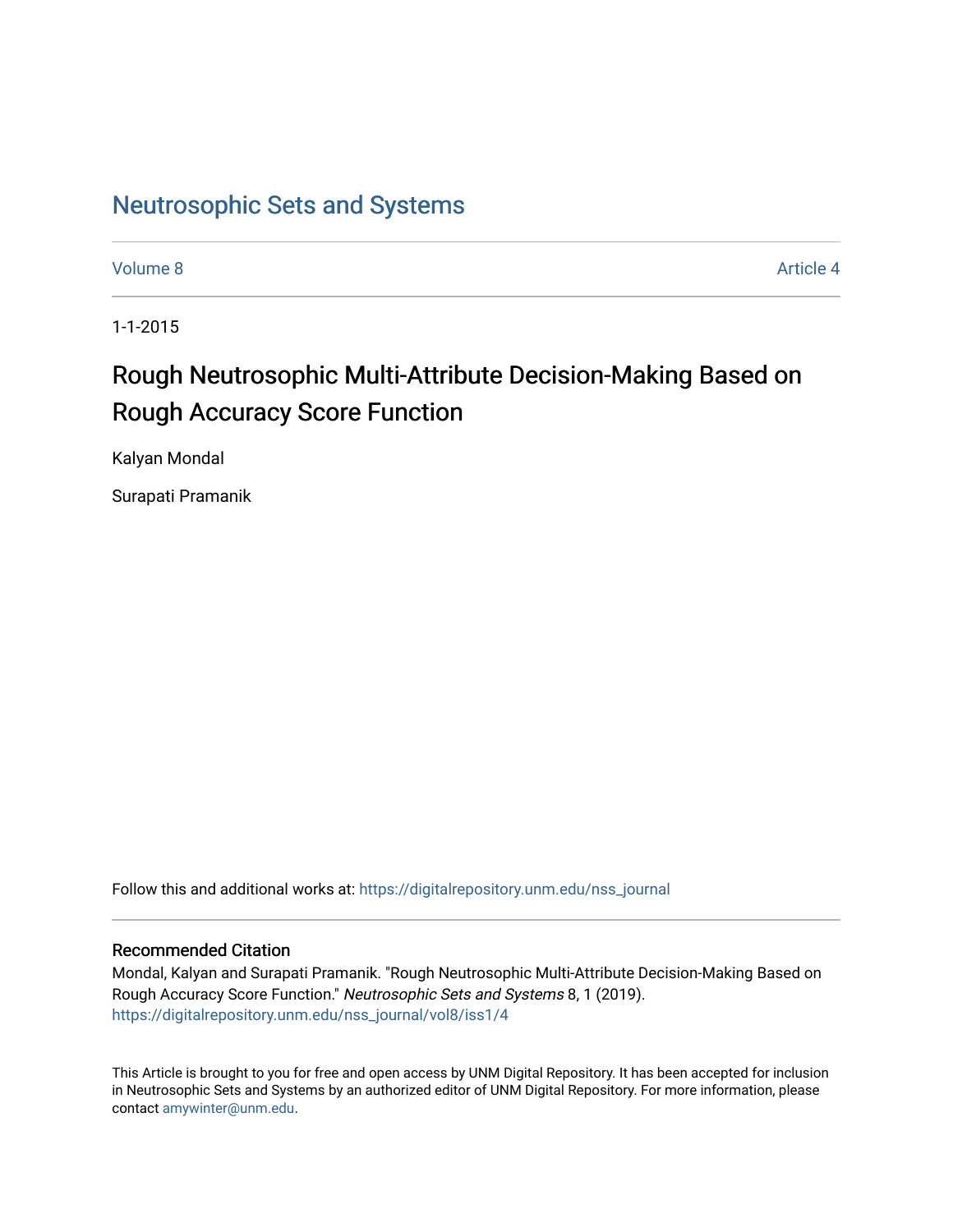

# **Rough Neutrosophic Multi-Attribute Decision-Making Based on Grey Relational Analysis**

**Kalyan Mondal<sup>1</sup>, and Surapati Pramanik<sup>2\*</sup>** 

Birnagar High School (HS), Birnagar, Ranaghat, District: Nadia, Pin Code: 741127, West Bengal, India. E mail:kalyanmathematic@gmail.com ²\*Department of Mathematics, Nandalal Ghosh B.T. College, Panpur, PO-Narayanpur, and District: North 24 Parganas, Pin Code: 743126, West Bengal, India.

\*Correosponding Address: Email: sura\_pati@yahoo.co.in

**Abstract**. This paper presents rough netrosophic multiattribute decision making based on grey relational analysis. While the concept of neutrosophic sets is a powerful logic to deal with indeterminate and inconsistent data, the theory of rough neutrosophic sets is also a powerful mathematical tool to deal with incompleteness. The rating of all alternatives is expressed with the upper and lower approximation operator and the pair of neutrosophic sets which are characterized by truth-membership degree, indeterminacy-membership degree, and falsitymembership degree. Weight of each attribute is partially known to decision maker. We extend the neutrosophic grey relational analysis method to rough neutrosophic

grey relational analysis method and apply it to multiattribute decision making problem. Information entropy method is used to obtain the partially known attribute weights. Accumulated geometric operator is defined to transform rough neutrosophic number (neutrosophic pair) to single valued neutrosophic number. Neutrosophic grey relational coefficient is determined by using Hamming distance between each alternative to ideal rough neutrosophic estimates reliability solution and the ideal rough neutrosophic estimates un-reliability solution. Then rough neutrosophic relational degree is defined to determine the ranking order of all alternatives. Finally, a numerical example is provided to illustrate the applicability and efficiency of the proposed approach.

**Keywords:** Neutrosophic set, Rough Neutrosophic set, Single-valued neutrosophic set, Grey relational analysis, Information Entropy, Multi-attribute decision making.

#### **Introduction**

The notion of rough set theory was originally proposed by Pawlak  $[1, 2]$ . The concept of rough set theory  $[1, 2, 3, 4]$ is an extension of the crisp set theory for the study of intelligent systems characterized by inexact, uncertain or insufficient information. It is a useful tool for dealing with uncertainty or imprecision information. It has been successfully applied in the different fields such as artificial intelligence [5], pattern recognition [6, 7], medical diagnosis [8, 9, 10, 11], data mining [12, 13, 14], image processing [15], conflict analysis [16], decision support systems [17,18], intelligent control [19], etc. In recent years, the rough set theory has caught a great deal of attention and interest among the researchers. Various notions that combine the concept of rough sets [1], fuzzy sets [20], vague set [21], grey set [22, 23] intuitionistic fuzzy sets [24], neutrosophic sets [25] are developed such as rough fuzzy sets [26], fuzzy rough sets [27, 28, 29], generalized fuzzy rough sets [30, 31], vague rough set [32], rough grey set [33, 34, 35, 36] rough intuitionistic fuzzy sets [37], intuitionistic fuzzy rough sets [38], rough neutrosophic sets [ 39, 40]. However neutrosophic set [41, 42] is the generalization of fuzzy set, intuitionistic fuzzy set, grey set, and vague set. Among the hybrid concepts,

the concept of rough neutrosophic sets [39, 40] is recently proposed and very interesting. Literature review reveals that only two studies on rough neutrosophic sets [39, 40] are done.

Neutrosophic sets and rough sets are two different concepts. Literature review reflects that both are capable of handing uncertainty and incomplete information. New hybrid intelligent structure called "rough neutrosophic sets" seems to be very interesting and applicable in realistic problems. It seems that the computational techniques based on any one of these structures alone will not always provide the best results but a fusion of two or more of them can often offer better results [40].

Decision making process evolves through crisp environment to the fuzzy and uncertain and hybrid environment. Its dynamics, adaptability, and flexibility continue to exist and reflect a high degree of survival value. Approximate reasoning, fuzziness, greyness, neutrosophics and dynamic readjustment characterize this process. The decision making paradigm evolved in modern society must be strategic, powerful and pragmatic rather than retarded. Realistic model cannot be constructed without genuine understanding of the most advanced decision making model evolved so far i.e. the human decision making

Kalyan Mondal, and Surapati Pramanik, Rough Neutrosophic Multi-Attribute Decision-Making Based on Grey Relational Analysis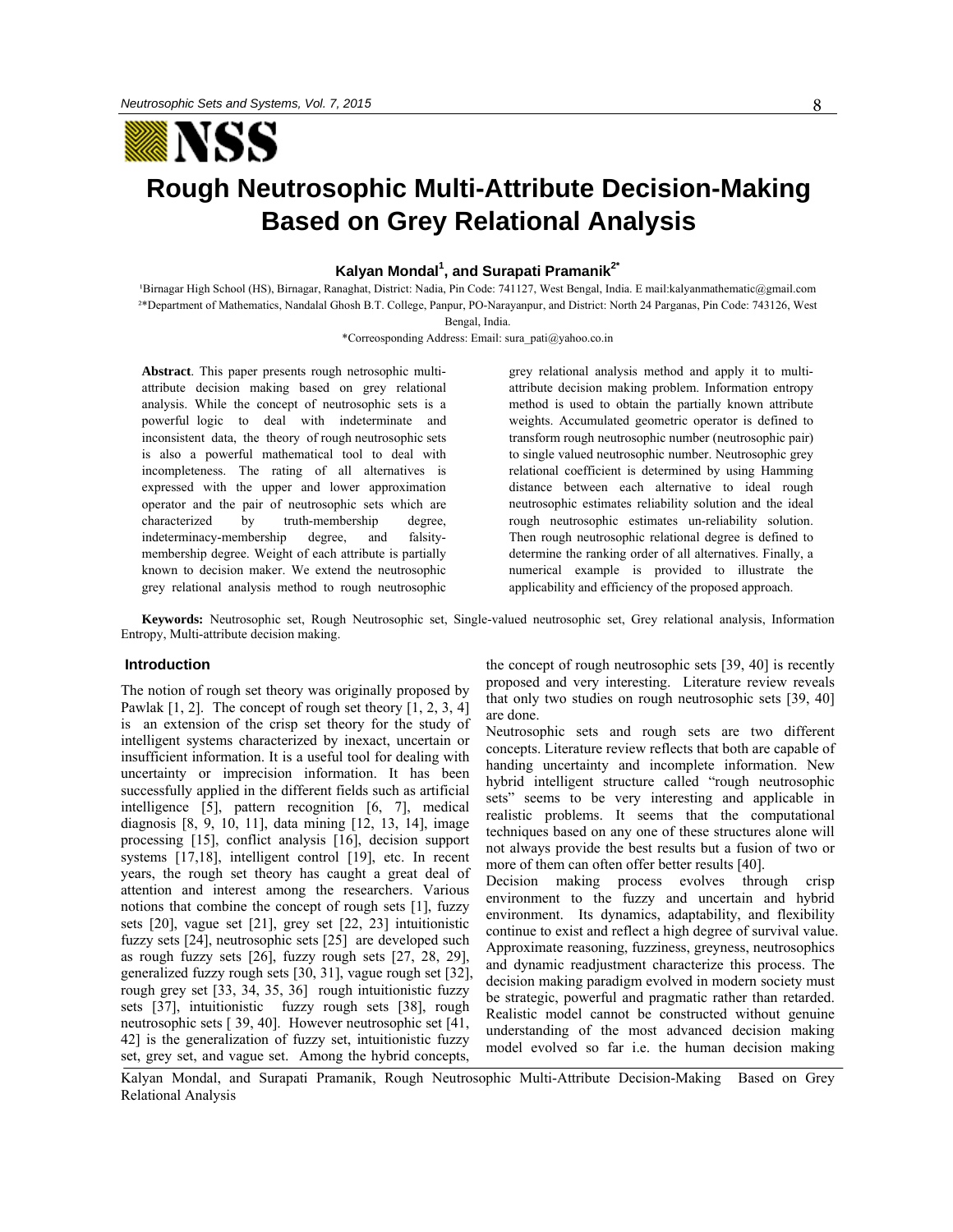process. In order to perform this, very new hybrid concept such as rough neutrosophic set must be introduced in decision making model.

Decision making that includes more than one measure of performance in the evaluation process is termed as multiattribute decision making (MADM). Different methods of MADM are available in the literature. Several methods of MADM have been studied for crisp, fuzzy, intuitionistic fuzzy, grey and neutrosophic environment. Among these, the most popular MADM methods are Technique for Order Preference by Similarity to Ideal Solution (TOPSIS) proposed by Hwang & Yoon [43], Preference Ranking Organization Method for Enrichment Evaluations (PRO-METHEE) proposed by Brans et al. [44], VIšekriterijumsko KOmpromisno Rangiranje (VIKOR) developed by Opricovic & Tzeng [45], ELimination Et Choix Traduisant la REalité (ELECTRE) studied by Roy [46], ELECTRE II proposed by Roy and Bertier [47], ELECTREE III proposed by( Roy [48], ELECTRE IV proposed by Roy and Hugonnard [49), Analytical Hierarchy Process(AHP) developed by Satty [50], fuzzy AHP developed by Buckley [51], Analytic Network Process (ANP) studied by Mikhailov [52], Fuzzy TOPSIS proposed by Chen [53], single valued neutrosophic multi criteria decision making studied by Ye [54, 55, 56], neutrosophic MADM studied by Biswas et al. [57], Entropy based grey relational analysis method for MADM studied by Biswas et al. [58]. A small number of applications of neutrosophic MADM are available in the literature. Mondal and Pramanik [59] used neutrosophic multicriteria decision making for teacher selection in higher education. Mondal and Pramanik [60] also developed model of school choice using neutrosophic MADM based on grey relational analysis. However, MADM in rough neutrosophic environment is yet to appear in the literature. In this paper, an attempt has been made to develop rough neutrosophic MADM based on grey relational analysis.

Rest of the paper is organized in the following way. Section 2 presents preliminaries of neutrosophic sets and rough neutrosophic sets. Section 3 is devoted to present rough neutrosophic multi-attribute decision-making based on grey relational analysis. Section 4 presents a numerical example of the proposed method. Finally, section 5 presents concluding remarks and direction of future research.

#### **2 Mathematical Preliminaries**

#### **2.1 Definitions on neutrosophic Set**

The concept of neutrosophy set is originated from the new branch of philosophy, namely, neutrosophy. Neutrosophy [25] gains very popularity because of its capability to deal with the origin, nature, and scope of neutralities, as well as their interactions with different conceptional spectra.

**Definition2.1.1:** Let *E* be a space of points (objects) with generic element in *E* denoted by *y*. Then a neutrosophic set *N1* in *E* is characterized by a truth membership function  $T_{NI}$ , an indeterminacy membership function  $I_{NI}$  and a falsity membership function  $F_{NI}$ . The functions  $T_{NI}$  and  $F_{NI}$ are real standard or non-standard subsets of  $\begin{bmatrix} 0 & 0 \\ 0 & 1 \end{bmatrix}$  that is  $T_{NI}: E \rightarrow \begin{bmatrix} 0, 1^+ \end{bmatrix}$ ;  $I_{NI}: E \rightarrow \begin{bmatrix} 0, 1^+ \end{bmatrix}$ ;  $F_{NI}: E \rightarrow \begin{bmatrix} 0, 1^+ \end{bmatrix}$ .

It should be noted that there is no restriction on the sum of  $T_{N1}(y)$ ,  $I_{N1}(y)$ ,  $F_{N1}(y)$  i.e.

$$
0 \leq T_{N1}(y) + I_{N1}(y) + F_{N1}(y) \leq 3^+
$$

**Definition2.1.2: (complement)** The complement of a neutrosophic set *A* is denoted by  $NI<sup>c</sup>$  and is defined by

$$
T_{N1}c(y) = \{t^+\} - T_{N1}(y); \ I_{N1}c(y) = \{t^+\} - T_{N1}(y)
$$
  

$$
F_{N1}c(y) = \{t^+\} - F_{N1}(y)
$$

**Definition2.1.3: (Containment)** A neutrosophic set *N1* is contained in the other neutrosophic set *N2*,  $NI \subset N2$  if and only if the following result holds.  $\int_{0}^{x} f(x) dx = \int_{0}^{x} f(x) dx = \int_{0}^{x} f(x) dx$ 

$$
\inf T_{NI}(y) \le \inf T_{N2}(y), \sup T_{NI}(y) \le \sup T_{N2}(y)
$$
  
if  $I_{NI}(y) \ge \inf I_{N2}(y)$ ,  $\sup T_{NI}(y) \ge \sup T_{N2}(y)$   
if  $F_{NI}(y) \ge \inf F_{N2}(y)$ ,  $\sup F_{NI}(y) \ge \sup F_{N2}(y)$   
for all y in E.

**Definition2.1.4: (Single-valued neutrosophic set).** Let *E* be a universal space of points (objects) with a generic element of *E* denoted by *y*.

A single valued neutrosophic set [61] *S* is characterized by a truth membership function  $T_N(y)$ , a falsity membership function  $F_N(y)$  and indeterminacy membership function *I*<sup>N</sup> (*y*) with  $T_N(y)$ ,  $F_N(y)$ ,  $I_N(y) \in [0,1]$  for all *y* in *E*.

When *E* is continuous, a SNVS *S* can be written as follows:

$$
S = \int_{\mathcal{Y}} \langle T_S(y), F_S(y), I_S(y) \rangle / y, \forall y \in E
$$

and when *E* is discrete, a SVNS *S* can be written as follows:

$$
S = \sum \langle T_s(y), F_s(y), I_s(y) \rangle / y, \forall y \in E
$$

It should be observed that for a SVNS *S*,

*0* ≤ sup  $T_s(y)$  + sup  $F_s(y)$  + sup  $I_s(y)$  ≤ 3,  $\forall y$  ∈  $E$ 

**Definition2.1.5:** The complement of a single valued neutrosophic set *S* is denoted by  $S^c$  and is defined by

 $T_{S}^{c}(y) = F_{S}(y);$   $I_{S}^{c}(y) = 1 - I_{S}(y);$   $F_{S}^{c}(y) = T_{S}(y)$ 

**Definition2.1.6:** A SVNS  $S_{NI}$  is contained in the other SVNS  $S_{N2}$ , denoted as  $S_{N1} \subseteq S_{N2}$  iff,  $T_{S_{N1}}(y) \le T_{S_{N2}}(y)$ ;  $I_{S_{N1}}(y) \geq I_{S_{N2}}(y);$   $F_{S_{N1}}(y) \geq F_{S_{N2}}(y),$   $\forall y \in E$ .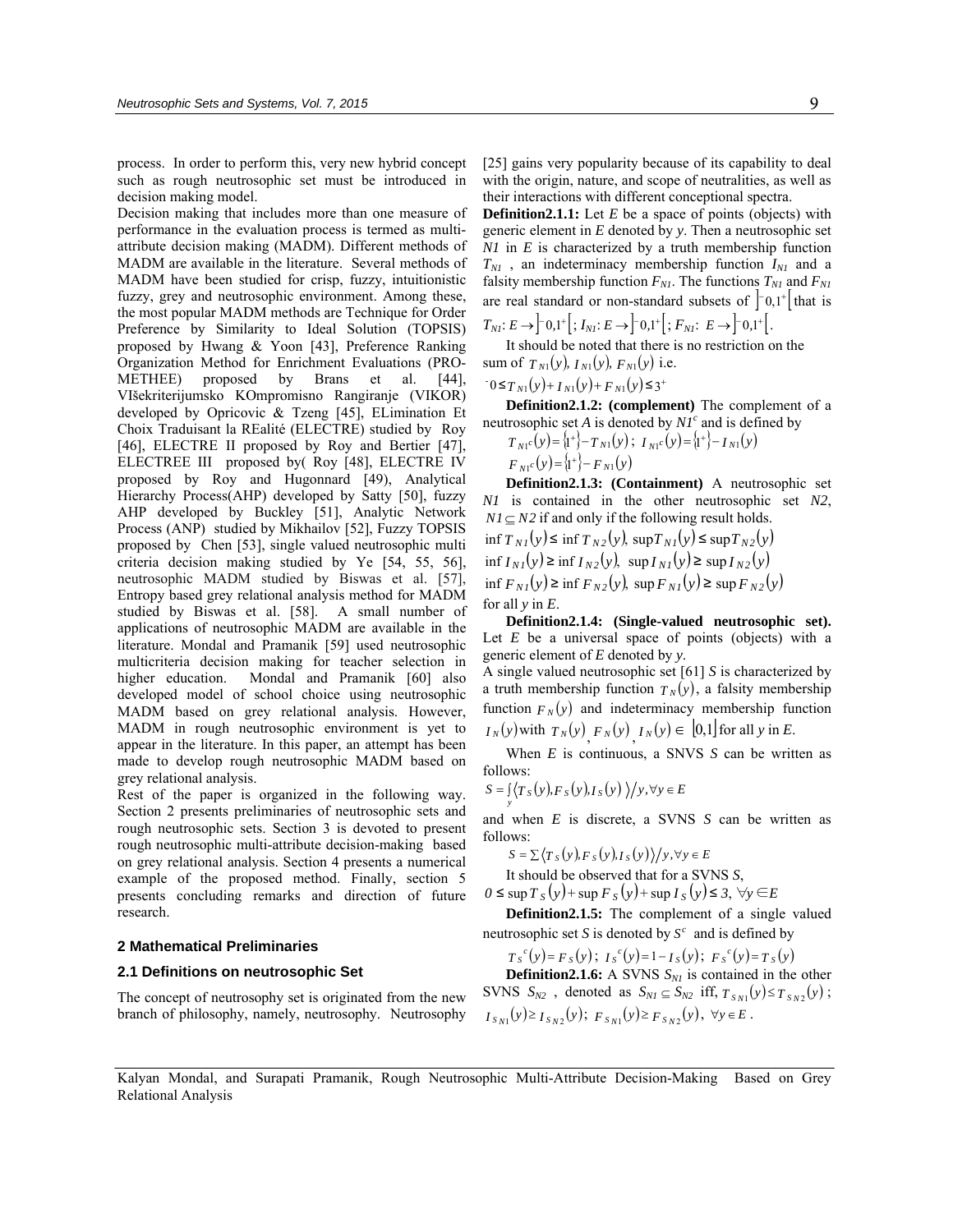**Definition2.1.7:** Two single valued neutrosophic sets  $S_{N1}$  and  $S_{N2}$  are equal, i.e.  $S_{N1} = S_{N2}$ , iff,  $S_{N1} \subseteq S_{N2}$  and  $S_{N1} \supseteq S_{N2}$ 

**Definition2.1.8:** (Union) The union of two SVNSs  $S_{NI}$ and  $S_{N2}$  is a SVNS  $S_{N3}$ , written as  $S_{N3} = S_{N1} \cup S_{N2}$ .

Its truth membership, indeterminacy-membership and falsity membership functions are related to  $S_{N1}$  and  $S_{N2}$  as follows:

 $T_{S_{N3}}(y) = max(T_{S_{N1}}(y), T_{S_{N2}}(y));$  $I_{S_{N1}}(y) = max(I_{S_{N1}}(y), I_{S_{N2}}(y));$  $F_{SN3}(y) = min(F_{SN1}(y), F_{SN2}(y))$  for all *y* in *E*.

**Definition2.1.9: (Intersection)** The intersection of two SVNSs *N1* and *N2* is a SVNS *N3*, written as  $N3 = NI \cap N2$ . Its truth membership, indeterminacy membership and falsity membership functions are related to *N1* an *N2* as follows:

 $T_{S_{N3}}(y) = min(T_{S_{N1}}(y), T_{S_{N2}}(y))$ ;  $I_{S_{N3}}(y) = max(I_{S_{N1}}(y), I_{S_{N2}}(y));$  $F_{S_{N3}}(y) = \max(F_{S_{N1}}(y), F_{S_{N2}}(y)), \forall y \in E$ .

#### **Distance between two neutrosophic sets.**

The general SVNS can be presented in the follow form  $S = \{ (y/(T_s(y), I_s(y), F_s(y))): y \in E \}$ 

Finite SVNSs can be represented as follows:

$$
S = \begin{cases} (y_1/(T_S(y_1), I_S(y_1), F_S(y_1))), \cdots, \\ (y_m/(T_S(y_m), I_S(y_m), F_S(y_m))) \end{cases}, \forall y \in E \tag{1}
$$

**Definition 2.1.10:**Let

$$
S_{N1} = \begin{cases} \left( y_1 / (T_{S_{N1}}(y_1) I_{S_{N1}}(y_1) F_{S_{N1}}(y_1)) \right), \cdots, \\ \left( y_n / (T_{S_{N1}}(y_n) I_{S_{N1}}(y_n) F_{S_{N1}}(y_n)) \right) \end{cases}
$$
 (2)

$$
S_{N2} = \begin{cases} \n\left\{ (x_1 / (T_{S_{N2}}(y_1), I_{S_{N2}}(y_1), F_{S_{N2}}(y_1))), \cdots, \atop (x_n / (T_{S_{N2}}(y_n), I_{S_{N2}}(y_n), F_{S_{N2}}(y_n))) \right\} \n\end{cases}
$$
\n(3)

 be two single-valued neutrosophic sets, then the Hamming distance [57] between two SNVS *N1*and *N2* is defined as follows:

$$
d_S(S_{NI}, S_{N2}) = \sum_{i=1}^n \left\langle \begin{vmatrix} T_{S_{NI}}(y) - T_{S_{N2}}(y) & + \\ I_{S_{NI}}(y) - I_{S_{N2}}(y) + \\ F_{S_{NI}}(y) - F_{S_{N2}}(y) \end{vmatrix} \right\rangle
$$
(4)

and normalized Hamming distance [58] between two SNVSs  $S_{N1}$  and  $S_{N2}$  is defined as follows:

$$
N_{d_S}(S_{N1}, S_{N2}) = \frac{1}{3n} \sum_{i=1}^n \left\langle \begin{array}{l} |T_{S_{N1}}(y) - T_{S_{N2}}(y)| + \\ |I_{S_{N1}}(y) - I_{S_{N2}}(y)| + \\ |F_{S_{N1}}(y) - F_{S_{N2}}(y)| \end{array} \right\rangle
$$
 (5)

with the following properties

#### 1.  $0 \le d_s(S_{N1}, S_{N2}) \le 3n$  (6)

2. 
$$
0 \leq N_{d_S}(S_{N_1}, S_{N_2}) \leq 1
$$
 (7)  $F_{\underline{N}(P)}(X_{N_1}, S_{N_2}) = 1$ 

#### **2.2 Definitions on rough neutrosophic set**

There exist two basic components in rough set theory, namely, crisp set and equivalence relation, which are the mathematical basis of RSs. The basic idea of rough set is based on the approximation of sets by a couple of sets known as the lower approximation and the upper approximation of a set. Here, the lower and upper approximation operators are based on equivalence relation. Rough neutrosophic sets [39, 40] is the generalization of rough fuzzy set [26] and rough intuitionistic fuzzy set [ 37].

**Definition2.2.1:** Let *Z* be a non-null set and *R* be an equivalence relation on *Z*. Let P be neutrosophic set in *Z* with the membership function  $T_p$ , indeterminacy function  $I_p$  and non-membership function  $F_p$ . The lower and the upper approximations of *P* in the approximation (*Z, R*) denoted by  $N(P)$  and  $\overline{N}(P)$  are respectively defined as follows:

$$
\underline{N}(P) = \left\langle \begin{matrix} < x, T_{\underline{N}(P)}(x), I_{\underline{N}(P)}(x), F_{\underline{N}(P)}(x) > / \\ z & \in [x]_R, x \in Z \end{matrix} \right\rangle,\tag{8}
$$

$$
\overline{N}(P) = \left\langle \begin{array}{c} \langle x, T_{\overline{N}(P)}(x), I_{\overline{N}(P)}(x), F_{\overline{N}(P)}(x) \rangle \\ \langle z \in [x]_R, x \in Z \end{array} \right\rangle \tag{9}
$$

So,  $0 \le T_{N(P)}(x) + I_{N(P)}(x) + F_{N(P)}(x) \le 3$ Here,  $T_{N(P)}(x) = \wedge_{z} \in [x]_R T_P(z)$ ,  $I_{N(P)}(x) = \wedge_{z} \in [x]_R I_P(z), F_{N(P)}(x) = \wedge_{z} \in [x]_R F_P(z),$  $T_{\overline{N}(P)}(x) = \vee_z \in [x]_R T_P(z), I_{\overline{N}(P)}(x) = \vee_z \in [x]_R T_P(z),$  $F_{\overline{N}(P)}(x) = \vee_{z} \in [x]_R I_P(z)$  $0 \leq T_{\frac{1}{N}(P)}(x) + I_{\frac{1}{N}(P)}(x) + F_{\frac{1}{N}(P)}(x) \leq 3$ 

Here ∨ and ∧ present the "max" and the "min'' operators respectively.  $T<sub>p</sub>(z)$ ,  $I<sub>p</sub>(z)$  and  $F<sub>p</sub>(z)$  present the membership, indeterminacy and non-membership of *z* with respect to *P*. It is very easy to observe that  $N(P)$  and  $\overline{N}(P)$  are two neutrosophic sets in *Z*. Therefore, the NS mapping *N*,  $\overline{N}$  :  $N(Z) \rightarrow N(Z)$  presents the lower and upper rough NS approximation operators. The pair  $(N(P),\overline{N}(P))$  is called the rough neutrosophic set [40] in ( *Z*, *R*).

Based on the above definition, it is observed that  $N(P)$  and  $\overline{N}(P)$  have constant membership on the equivalence clases of *R* if  $N(P) = N(P)$  $\mathbf{r}$ 

1.61 
$$
\underline{N}(P)(x) = I \overline{N}(P)(x)
$$
,  $I \underline{N}(P)(x) = I \overline{N}(P)(x)$ ,  
\n $F \underline{N}(P)(x) = F \overline{N}(P)(x)$ .

Kalyan Mondal, and Surapati Pramanik, Rough Neutrosophic Multi-Attribute Decision-Making Based on Grey Relational Analysis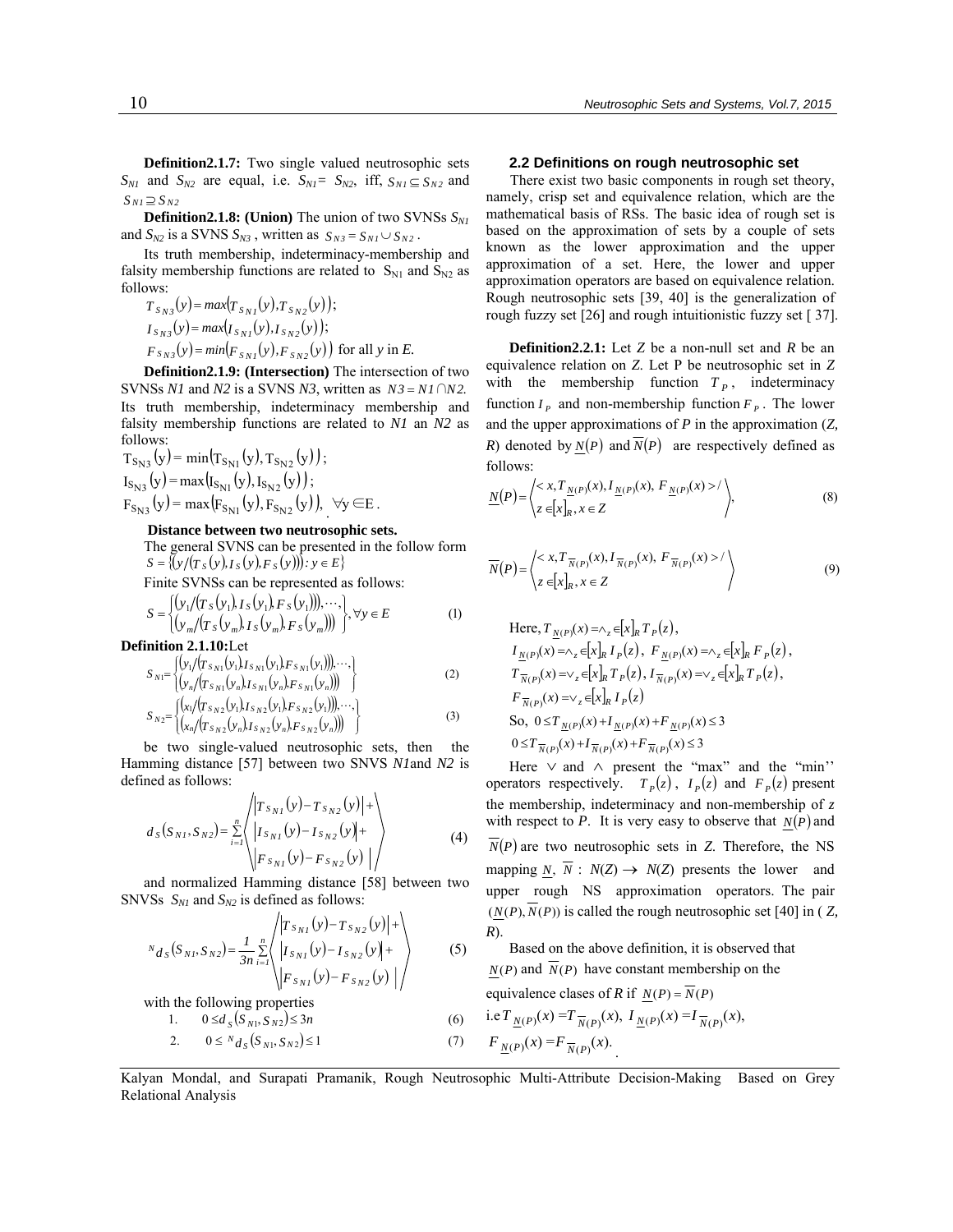*P* is said to be a definable neutrosophic set in the approximation (*Z, R*). It can be easily proved that zero neutrosophic set  $(0_N)$  and unit neutrosophic sets  $(1_N)$  are definable neutrosophic sets [40].

**Definition2.2.2** If  $N(P) = (N(P), \overline{N}(P))$  is a rough neutrosophic set in (*E, R*) , the rough complement of *N*(*P*) [40] is the rough neutrosophic set denoted by  $\sim N(P) = (N(P)^c, \overline{N}(P)^c)$ , where  $N(P)^c, \overline{N}(P)^c$  represent the complements of neutrosophic sets of  $N(P)$ ,  $N(P)$  respectively.

$$
\underline{N}(P)^c = \left\langle \begin{array}{l} < x, T_{\underline{N}(P)}(x), 1 - I_{\underline{N}(P)}(x), F_{\underline{N}(P)}(x) > / \\ x \in \mathbb{Z} & \end{array} \right\rangle, \text{ and }
$$
\n
$$
\overline{N}(P)^c = \left\langle \begin{array}{l} < x, T_{\underline{N}(P)}(x), 1 - I_{\overline{N}(P)}(x), F_{\overline{N}(P)}(x) > / \\ x \in \mathbb{Z} & \end{array} \right\rangle \tag{10}
$$

**Definition2.2.3**. If  $N(P_1)$  and  $N(P_2)$  are two rough neutrosophic sets of the neutrosophic sets respectively in *Z*, then Bromi et al. [40] defined the following definitions.

$$
N(P_1) = N(P_2) \Leftrightarrow \underline{N}(P_1) = \underline{N}(P_2) \wedge N(P_1) = N(P_2)
$$
  
\n
$$
N(P_1) \subseteq N(P_2) \Leftrightarrow \underline{N}(P_1) \subseteq \underline{N}(P_2) \wedge \overline{N}(P_1) \subseteq \overline{N}(P_2)
$$
  
\n
$$
N(P_1) \cup N(P_2) = \langle \underline{N}(P_1) \cup \underline{N}(P_2), \overline{N}(P_1) \cup \overline{N}(P_2) \rangle
$$
  
\n
$$
N(P_1) \cap N(P_2) = \langle \underline{N}(P_1) \cap \underline{N}(P_2), \overline{N}(P_1) \cap \overline{N}(P_2) \rangle
$$
  
\n
$$
N(P_1) + N(P_2) = \langle \underline{N}(P_1) + \underline{N}(P_2), \overline{N}(P_1) + \overline{N}(P_2) \rangle
$$
  
\n
$$
N(P_1) \cdot N(P_2) = \langle \underline{N}(P_1) \cdot \underline{N}(P_2), \overline{N}(P_1) \cdot \overline{N}(P_2) \rangle
$$

If *N, M, L* are rough neutrosophic sets in (*Z, R*), then the following proposition [40] are stated from definitions

#### **Proposition i:**   $1. \sim N(\sim N) = N$

- 2.  $N \bigcup M = M \bigcup N, M \bigcup N = N \bigcup M$
- $(L \cap M) \cap N = L \cap (M \cap N)$ 3.  $(L \cup M) \cup N = L \cup (M \cup N)$ , 4.  $(L \cup M) \cap N = (L \cup M) \cap (L \cup N)$ ,
- $(L \cap M) \cup N = (L \cap M) \cup (L \cap N)$

#### **Proposition ii:**

De Morgan's Laws are satisfied for neutrosophic sets 1.  $\sim (N(P_1) \cup N(P_2)) = (\sim N(P_1)) \cap (\sim N(P_2))$ 

2. 
$$
\sim (N(P_1) \cap N(P_2)) = (\sim N(P_1)) \cup (\sim N(P_2))
$$

#### **Proposition iii:**

If  $P_1$  and  $P_2$  are two neutrosophic sets in  $U$  such that  $P_1 \subseteq P_2$ , then  $N(P_1) \subseteq N(P_2)$ 

1.  $N(P_1 \cap P_2) \subseteq N(P_2) \cap N(P_2)$ 

2. 
$$
N(P_1 \cup P_2) \supseteq N(P_2) \cup N(P_2)
$$
  
\n**Proposition iv:**  
\n1.  $N(P) = \sqrt{N}(\sim P)$ 

2. 
$$
\overline{N}(P) = \sim \underline{N}(\sim P)
$$

3. 
$$
N(P) \subseteq N(P)
$$

rough neutrosophic multi-attribute decision-making based on grey relational analysis

#### **3. Rough neutrosophic multi-attribute decisionmaking based on grey relational analysis**

We consider a multi-attribute decision making problem with m alternatives and n attributes. Let *A1*, *A2*, ..., *Am* and  $C_1$ ,  $C_2$ , ...,  $C_n$  represent the alternatives and attributes respectively.

The rating reflects the performance of the alternative *Ai* against the attribute  $C_j$ . For MADM weight vector  $W = \{w_1, w_2\}$  $w_2,...,w_n$  } is assigned to the attributes. The weight  $w_j$  ( $j =$ 1, 2, ..., n) reflects the relative importance of the attribute  $C_i$  (  $j = 1, 2, ..., m$ ) to the decision making process. The weights of the attributes are usually determined on subjective basis. They represent the opinion of a single decision maker or accumulate the opinions of a group of experts using group decision technique. The values associated with the alternatives for MADM problems are presented in the Table 1.

Table1: Rough neutrosophic decision matrix

)11( , ,..., .... ......... .... ......... , ,..., , ,..., , 11 22 21212 2222 22 11111 1212 11 1 2 *mmm mm mnmn nn nn n nmijij ddddA dd ddddA dd ddddA dd C C C ddD* L = <sup>×</sup> =

Where  $\langle \underline{d}_{ij}, \overline{d}_{ij} \rangle$  is rough neutrosophic number according to

the *i*-th alternative and the *j*-th attribute.

Grey relational analysis [GRA] [62] is a method of measuring degree of approximation among sequences according to the grey relational grade. Grey system theory deals with primarily on multi-input, incomplete, or uncertain information. GRA is suitable for solving problems with complicated relationships between multiple factors and variables. The theories of grey relationalanalysis have already caught much attention and interest among the researchers [63, 64]. In educational field, Pramanik and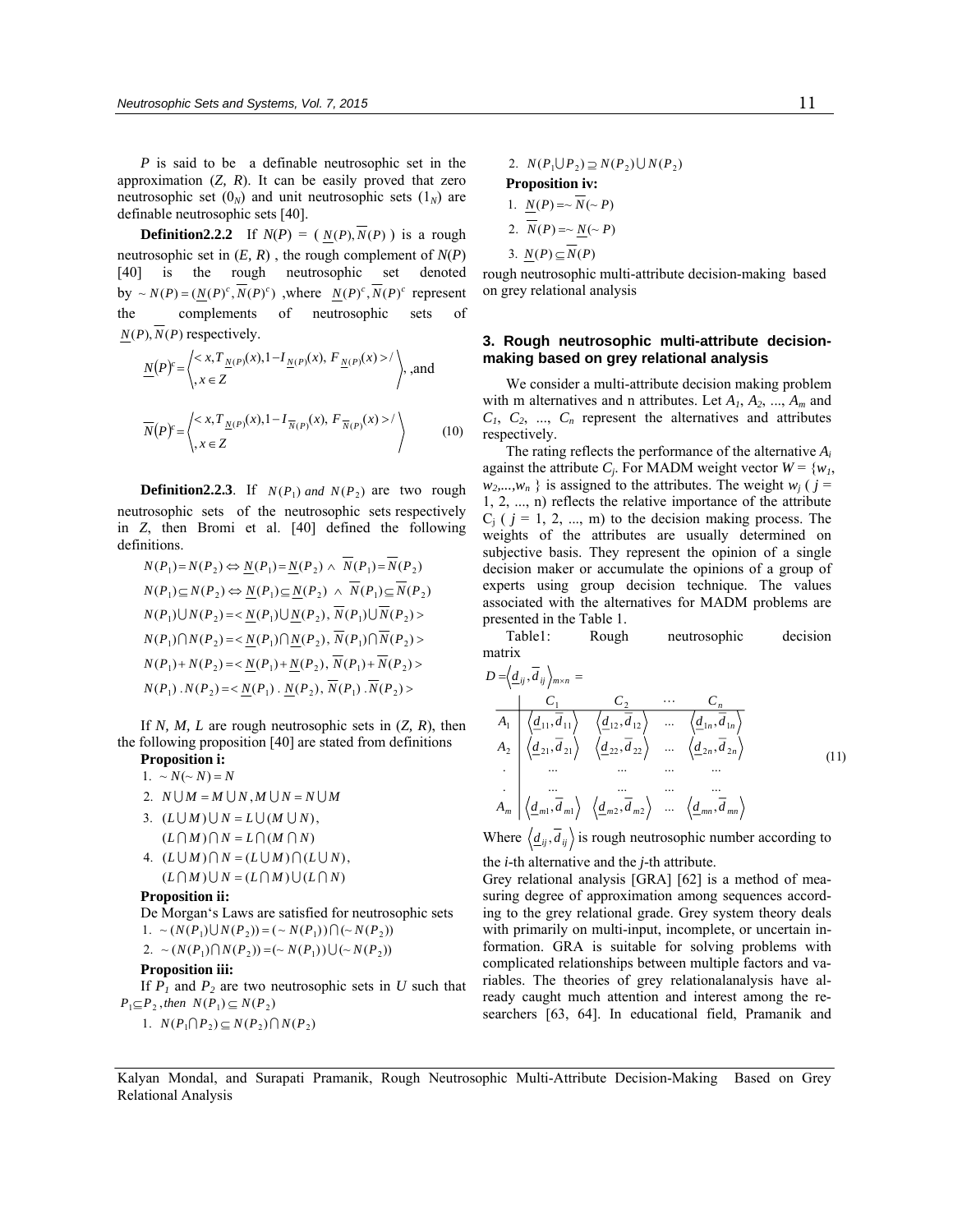Mukhopadhyaya [65] studied grey relational analysis based intuitionistic fuzzy multi criteria group decisionmaking approach for teacher selection in higher education. Rough neutrosophic multi-attribute decision-making based on grey relational analysis is presented by the following steps**.**

#### **Step1: Determination the most important criteria.**

Many attributes may be involved in decision making problems. However, all attributes are not equally important. So it is important to select the proper criteria for decision making situation. The most important criteria may be selected based on experts' opinions.

#### **Step2: Data pre-processing**

Considering a multiple attribute decision making problem having m alternatives and n attributes, the general form of decision matrix can be presented as shown in Table-1. It may be mentioned here that the original GRA method can effectively deal mainly with quantitative attributes. There exists some complexity in the case of qualitative attributes. In the case of a qualitative attribute (i.e. quantitative value is not available), an assessment value is taken as rough neutrosophic number.

**Step3: Construction of the decision matrix with rough neutrosophic form** 

For multi-attribute decision making problem, the rating of alternative  $A_i$  ( $i = 1, 2,...m$ ) with respect to attribute  $C_i$  $(j = 1, 2, \ldots n)$  is assumed to be rough neutrosophic sets. It can be represented with the following form.

$$
A_{i} = \begin{bmatrix} C_{1} \\ \sqrt{\langle N_{1}(T_{i1} L_{i1} E_{i1}), \overline{N}_{1}(T_{i1} \overline{I}_{i1} \overline{F}_{i1}) \rangle} \\ C_{2} \\ \sqrt{\langle N_{2}(T_{i2} L_{i2} E_{i2}), \overline{N}_{2}(T_{i2} \overline{I}_{i2} \overline{F}_{i2}) \rangle} \cdots, \\ C_{n} \\ \sqrt{\langle N_{n}(T_{in} L_{in} E_{in}), \overline{N}_{n}(T_{in} \overline{I}_{in} \overline{F}_{in}) \rangle} \cdots, \\ = \begin{bmatrix} C_{j} \\ \sqrt{\langle N_{j}(T_{ij} L_{ij} E_{ij}), \overline{N}_{j}(T_{ij} \overline{I}_{ij} \overline{F}_{ij}) \rangle} \cdots, \\ j = 1, 2, \cdots, n \end{bmatrix} \qquad (12)
$$

Here  $\overline{N}$  and  $\underline{N}$  are neutrosophic sets with

$$
\langle \overline{T}_{ij}, \overline{I}_{ij}, \overline{F}_{ij} \rangle
$$
 and  $\langle \underline{T}_{ij}, \underline{I}_{ij}, \underline{F}_{ij} \rangle$ 

are the degrees of truth membership, degree of indeterminacy and degree of falsity membership of the alternative  $A_i$  satisfying the attribute  $C_i$ , respectively where

*TT ijij* ≤≤ ,1,0 *II ijij* ≤≤ ,1,0 *FF ijij* ≤≤ 1,0

$$
0 \leq \underline{T}_{ij} + \underline{I}_{ij} + \underline{F}_{ij} \leq 3, \ 0 \leq T_{ij} + I_{ij} + F_{ij} \leq 3
$$

The rough neutrosophic decision matrix (see Table 2) can be presented in the following form:

Table 2. Rough neutrosophic decision matrix

$$
d_{\widetilde{N}} = \frac{C_1}{\sqrt{2}} \left\langle \frac{\Delta_{ij}(F), N_{ij}(F) \Delta_{m \times n}}{\Delta_1} \right\rangle =
$$
\n
$$
d_{\widetilde{N}} = \frac{C_1}{\sqrt{2}} \left\langle \frac{\Delta_{11}, \overline{N}_{11}}{\Delta_{21}} \right\rangle \left\langle \frac{\Delta_{12}, \overline{N}_{12}}{\Delta_{22}, \overline{N}_{22}} \right\rangle \cdots \left\langle \frac{\Delta_{1n}, \overline{N}_{1n}}{\Delta_{2n}, \overline{N}_{2n}} \right\rangle
$$
\n
$$
d_{\widetilde{N}} = \frac{C_1}{\sqrt{2}} \left\langle \frac{\Delta_{21}, \overline{N}_{21}}{\Delta_{21}} \right\rangle \left\langle \frac{\Delta_{22}, \overline{N}_{22}}{\Delta_{22}, \overline{N}_{22}} \right\rangle \cdots \left\langle \frac{\Delta_{2n}, \overline{N}_{2n}}{\Delta_{2n}, \overline{N}_{2n}} \right\rangle
$$
\n
$$
d_{\widetilde{N}} = \frac{C_1}{\sqrt{2}} \left\langle \frac{\Delta_{2n}, \overline{N}_{n1}}{\Delta_{2n}, \overline{N}_{n2}} \right\rangle \left\langle \frac{\Delta_{2n}, \overline{N}_{n2}}{\Delta_{2n}, \overline{N}_{n2}} \right\rangle \cdots \left\langle \frac{\Delta_{mn}, \overline{N}_{mn}}{\Delta_{mn}, \overline{N}_{mn}} \right\rangle
$$
\n(13)

Where  $N_{ij}$  *and*  $\overline{N}_{ij}$  are lower and upper approximations of the neutrosophic set *P*.

**Step4: Determination of the accumulated geometric operator.** Let us consider a rough neutrosophic set as

Let us consider a rough neutrosophic set as 
$$
\langle \underline{N}_{ij}(\underline{T}_{ij},\underline{I}_{ij},\underline{F}_{ij}), \overline{N}_{ij}(\overline{T}_{ij},\overline{I}_{ij},\overline{F}_{ij})\rangle
$$

We transform the rough neutrosophic number to SVNSs by the following operator. The Accumulated Geometric Operator (AGO) is defined in the following form:

$$
N_{ij}\langle T_{ij}, I_{ij}, F_{ij}\rangle =
$$
  
\n
$$
N_{ij}\langle \left(\underline{T}_{ij}, \overline{T}_{ij}\right)^{b} S, \left(\underline{I}_{ij}, \overline{I}_{ij}\right)^{b} S, \left(\underline{F}_{ij}, \overline{F}_{ij}\right)^{b} S, \rangle
$$
 (14)

The decision matrix (see Table 3) is transformed in the form of SVNSs as follows:

Table 3. Transformed decision matrix in the form SVNS

$$
d_{S} = \langle T_{ij}, I_{ij}, F_{ij} \rangle_{m \times n} =
$$
\n
$$
A_{1} \quad \langle T_{11}, I_{11}, F_{11} \rangle \quad \langle T_{12}, I_{12}, F_{12} \rangle \quad \dots \quad \langle T_{1n}, I_{1n}, F_{1n} \rangle
$$
\n
$$
A_{2} \quad \langle T_{21}, I_{21}, F_{21} \rangle \quad \langle T_{22}, I_{22}, F_{22} \rangle \quad \dots \quad \langle T_{2n}, I_{2n}, F_{2n} \rangle
$$
\n
$$
\dots \quad \dots \quad \dots \quad \dots
$$
\n
$$
A_{m} \quad \langle T_{m1}, I_{m1}, F_{m1} \rangle \quad \langle T_{m2}, I_{m2}, F_{m2} \rangle \quad \dots \quad \langle T_{mn}, I_{mn}, F_{mn} \rangle
$$
\n(15)

#### **Step5: Determination of the weights of criteria.**

During decision-making process, decision makers may often encounter with partially known or unknown attribute weights. So, it is crucial to determine attribute weight for proper decision making. Many methods are available in the literatre to determine the unknown attribute weight such as maximizing deviation method proposed by Wu and Chen [66], entropy method proposed by Wei and Tang [67], and Xu and Hui [68]), optimization method proposed by Wang and Zhang [69], Majumder and Samanta [70].

 Biswas et al. [57] used entropy method [70] for single valed neutrosophic MADM.

Kalyan Mondal, and Surapati Pramanik, Rough Neutrosophic Multi-Attribute Decision-Making Based on Grey Relational Analysis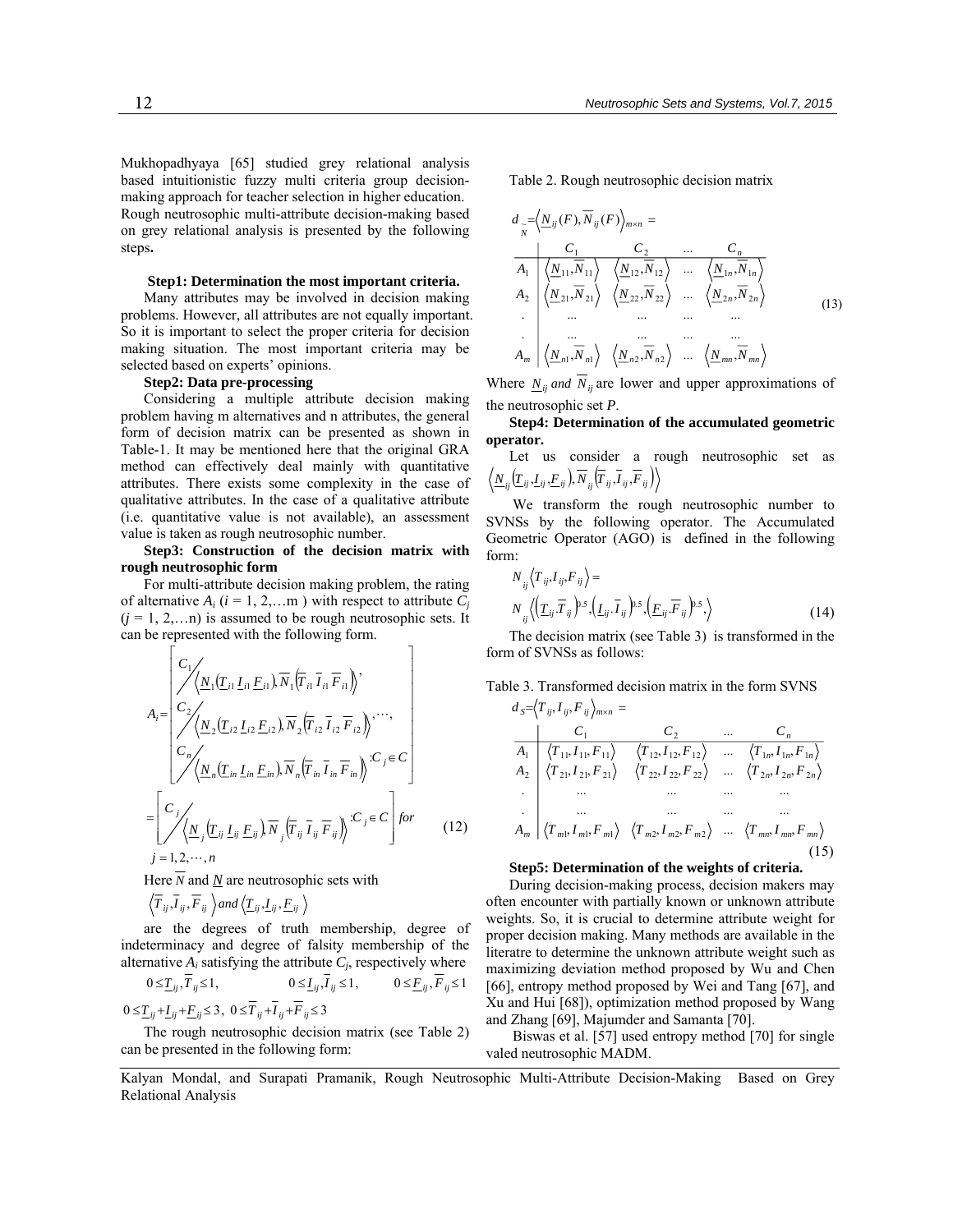In this paper we use an entropy method for determining attribute weight. According to Majumder and Samanta [70], the entropy measure of a SVNS

$$
S_{N1} = \langle T_{S_{N1}}(x_i), I_{S_{N1}}(x_i), F_{S_{N1}}(x_i) \rangle
$$
  
\n
$$
En_i(S_{N1}) =
$$
  
\n
$$
1 - \frac{1}{n} \sum_{i=1}^{m} (T_{S_{N1}}(x_i) + F_{S_{N1}}(x_i)) | I_{S_{N1}}(x_i) - I_{S_{N1}}(x_i) | (16)
$$

which has the following properties:

*I*<sub>*SN*<sup>1</sup></sub> (*x*<sub>*i*</sub>) = 0∀*x* ∈ *E*. 1.  $En_i(S_{N1}) = 0 \implies S_{N1}$  *is a crisp set and* 

- $=\langle 0.5, 0.5, 0.5 \rangle \forall x \in E.$ 2.  $En_i(S_{N1}) = 1 \Rightarrow \left\langle Ts_{N1}(x_1), Is_{N1}(x_1), Fs_{N1}(x_1) \right\rangle$ 3.  $En_i(S_{N1}) \geq En_i(S_{N2}) \Rightarrow$
- $|I_{S_{N1}}(x_1) I_{S_{N1}}(x_1)| \le |I_{S_{N2}}(x_1) I_{S_{N2}}(x_1)|$  $(T_{S_{N1}}(x_1) + F_{S_{N1}}(x_1) \le (T_{S_{N2}}(x_1) + F_{S_{N2}}(x_1))$  and 4.  $En_i(S_{N1}) = En_i(S_{N1}^c) \,\forall x \in E.$

In order to obtain the entropy value  $En<sub>i</sub>$  of the j-th attribute  $C_i$  ( $j = 1, 2, \ldots, n$ ), equation (16) can be written as follows:

$$
En_j = 1 - \frac{1}{n} \sum_{i=1}^{m} (T_{ij} (x_i) + F_{ij} (x_i)) |I_{ij}(x_i) - I_{ij}^C(x_i)|
$$
  
For  $i = 1, 2, ..., n; j = 1, 2, ..., m$  (17)

It is observed that  $E_i \in [0,1]$ . Due to Hwang and Yoon [71], and Wang and Zhang [69] the entropy weight of the *j*-th attibute  $C_i$  is presented as:

$$
W_{\bar{f}} = \frac{1 - E n_j}{\sum_{j=1}^{n} (1 - E n_j)}
$$
(18)

We have weight vector  $W = (w_1, w_2,...,w_n)^T$  of attributes  $C_j$  (*j* = 1, 2, …, n) with  $w_j \ge 0$  and  $\sum_{i=1}^n w_j = 1$ 

**Step6: Determination of the ideal rough neutrosophic estimates reliability solution (IRNERS) and the ideal rough neutrosophic estimates unreliability solution (IRNEURS) for rough neutrosophic decision matrix.**

Based on the concept of the neutrosophic cube [72], maximum reliability occurs when the indeterminacy membership grade and the degree of falsity membership grade reach minimum simultaneously. Therefore, the ideal neutrosophic estimates reliability solution (INERS)

 $R_S^+ = \left[ r_{S_1}^+, r_{S_2}^+, \cdots, r_{S_n}^+ \right]$  is defined as the solution in which

every component  $r_{S_j}^+ = \langle T_j^+, I_j^+, F_j^+ \rangle$  is defined as follows:

$$
T_j^+ = \max_i \{T_{ij}\}, \ I_j^+ = \min_i \{I_{ij}\}\
$$
 and  $F_j^+ = \min_i \{F_{ij}\}\$  in the

neutrosophic decision matrix  $D_S = \langle T_{ij}, I_{ij}, F_{ij} \rangle_{m \times n}$  (see the Table 1) for  $i = 1, 2, ..., n$  and  $j = 1, 2, ..., m$ .

Based on the concept of the neutrosophic cube [72], maximum un-reliability occurs when the indeterminacy membership grade and the degree of falsity membership grade reach maximum simultaneously. So, the ideal neutrosophic estimates unreliability solution (INEURS)  $R_s^- = [r_{s_1}^-, r_{s_2}^-, \cdots, r_{s_n}^+]$  is the solution in which every component  $r_{s_j} = \langle T_j, T_j, F_j \rangle$  is defined as follows:

$$
T_j^- = \max_i \{T_{ij}\}, \quad I_j^- = \min_i \{I_{ij}\} \quad \text{and} \quad F_j^- = \min_i \{F_{ij}\} \quad \text{in the}
$$

neutrosophic decision matrix  $D_s = \langle T_{ij}, I_{ij}, F_{ij} \rangle_{m \times n}$  (see the

Table 1) for  $i = 1, 2, ..., n$  and  $j = 1, 2, ..., m$ .

For the rough neutrosophic decision making matrix  $D = \langle T_{ij}, I_{ij}, F_{ij} \rangle_{m \times n}$  (see Table 1),  $T_{ij}, I_{ij}, F_{ij}$  are the degrees of membership, degree of indeterminacy and degree of non membership of the alternative  $A_i$  of  $A$  satisfying the attribute  $C_i$  of  $C_i$ .

 **Step7: Calculation of the rough neutrosophic grey relational coefficient of each alternative from IRNERS and IRNEURS.** 

Rough grey relational coefficient of each alternative from IRNERS is:

$$
G_{ij}^{+} = \frac{\min_{i} \min_{j} \Delta_{ij}^{+} + \rho \max_{i} \max_{j} \Delta_{ij}^{+}}{\Delta_{ij}^{+} + \rho \max_{i} \max_{j} \Delta_{ij}^{+}}, \text{ where}
$$
  
\n
$$
\Delta_{ij}^{+} = d \left( q_{S_j}^{+}, q_{S_{ij}} \right), i=1, 2, ..., m \text{ and}
$$
  
\n
$$
j=1, 2, ..., n \tag{19}
$$

Rough grey relational coefficient of each alternative from IRNEURS is:

$$
G_{ij}^{\dagger} = \frac{\min_{j} \min_{j} \Delta_{ij}^{\dagger} + \rho \max_{i} \max_{j} \Delta_{ij}^{\dagger}}{\Delta_{ij}^{\dagger} + \rho \max_{i} \max_{j} \Delta_{ij}^{\dagger}}, \text{ where}
$$
  
\n
$$
\Delta_{ij}^{\dagger} = d \left( q_{S_{ij}}, q_{S_{ij}}^{\dagger} \right), \text{ } i=1, 2, ..., \text{m and}
$$
  
\n
$$
j=1, 2, ..., \text{n}
$$
 (20)

 $\rho \in [0,1]$  is the distinguishable coefficient or the identification coefficient used to adjust the range of the comparison environment, and to control level of differences of the relation coefficients. When  $\rho = 1$ , the comparison environment is unchanged; when  $\rho = 0$ , the comparison environment disappears. Smaller value of distinguishing coefficient reflests the large range of grey relational coefficient. Generally,  $\rho = 0.5$  is fixed for decision making .

**Step8: Calculation of the rough neutrosophic grey relational coefficient.** 

Kalyan Mondal, and Surapati Pramanik, Rough Neutrosophic Multi-Attribute Decision-Making Based on Grey Relational Analysis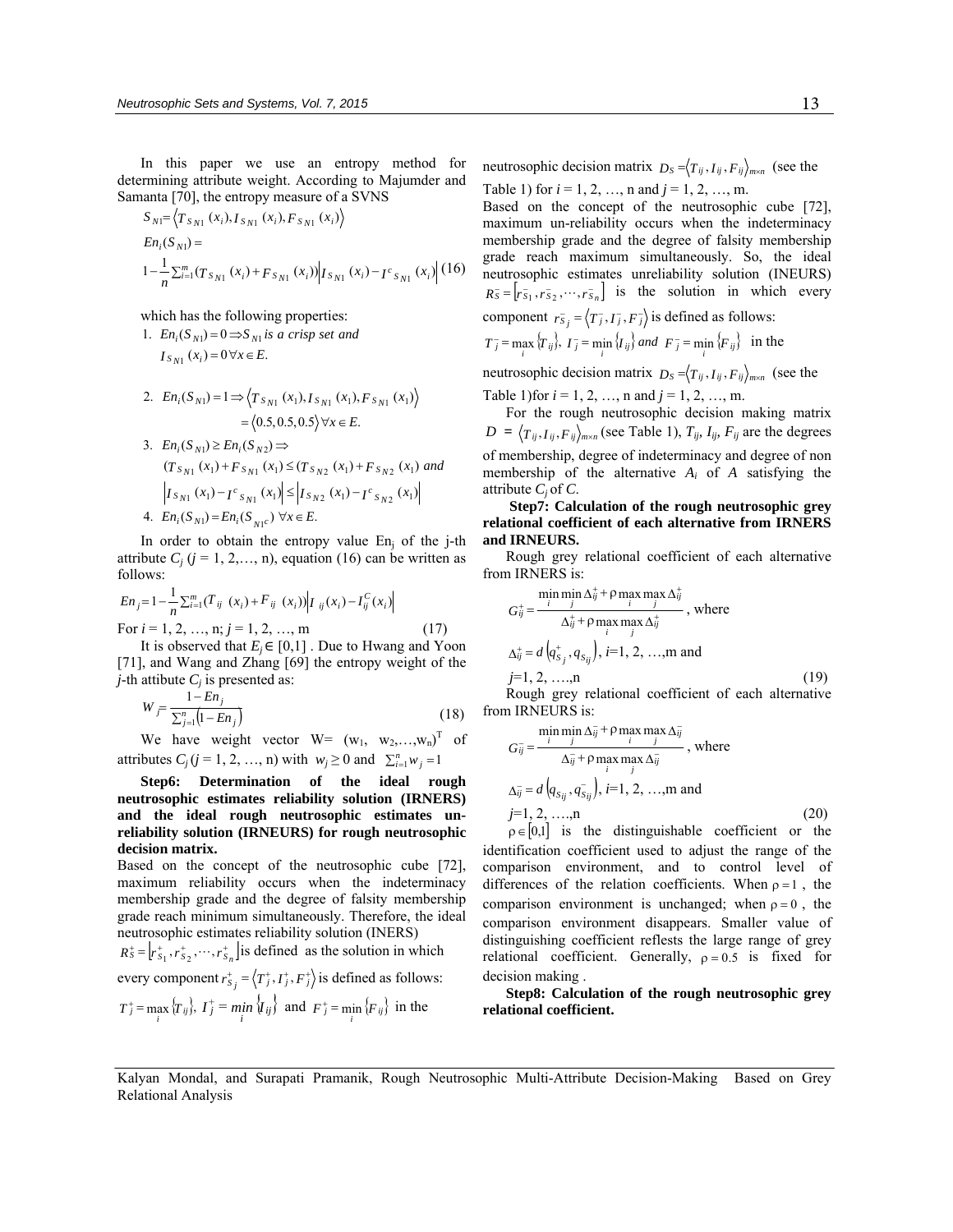Rough neutrosophic grey relational coefficient of each alternative from IRNERS and IRNEURS are defined respectively as follows:

$$
G_i^+ = \sum_{j=1}^n w_j G_{ij}^+ \text{ for } i=1, 2, ..., m
$$
 (21)

$$
G_i^- = \sum_{j=1}^n w_j G_{ij}^- \text{ for } i=1, 2, ..., m \tag{22}
$$

**Step9: Calculation of the rough neutrosophic relative relational degree.** 

Rough neutrosophic relative relational degree of each alternative from Indeterminacy Trthfullness Falsity Positive Ideal Soltion (ITFPIS) is defined as follows:

$$
\mathfrak{R}_i = \frac{G_i^+}{G_i^- + G_i^+}, \text{ for } i=1, 2, ..., m \tag{23}
$$

**Step 10: Ranking the alternatives.** 

The ranking order of all alternatives can be determined according to the decreasing order of the rough relative relational degree. The highest value of  $\mathfrak{R}_i$  indicates the best alternative.

#### **4 Numerical example**

In this section, rough neutrosophic MADM is considered to demonstrate the application and the effectiveness of the proposed approach. Let us consider a decision-making problem stated as follows. Suppose there is a conscious guardian, who wants to admit his/her child to a suitable school for proper education. There are three schools (possible alternatives) to admit his/her child: (1) *A1* is a Christian Missionary School; (2) *A2* is a Basic English Medium School; (3) *A3* is a Bengali Medium Kindergarten. The guardian must take a decision based on the following four criteria: (1)  $C_1$  is the distance and transport; (2)  $C_2$  is the cost; (3)  $C_3$  is stuff and curriculum; and (4)  $C_4$  is the administration and other facilites. We obtain the following rough neutrosophic decision matrix (see the Table 4) based on the experts' assessment:

Table 4. Decision matrix with rough neutrosophic number

$$
d_{S} = \left\langle \underline{N}_{ij}(P), \overline{N}_{ij}(P) \right\rangle_{3 \times 4} =
$$
\n
$$
A_{1} \quad \left\langle \begin{array}{ccc} (6,3,4) \\ (8,2,2) \end{array} \right\rangle \quad \left\langle (6,4,3) \right\rangle \quad \left\langle (6,4,3) \right\rangle \quad \left\langle (7,4,4) \right\rangle
$$
\n
$$
A_{2} \quad \left\langle (7,4,3) \right\rangle \quad \left\langle (6,3,3) \right\rangle \quad \left\langle (6,3,3) \right\rangle \quad \left\langle (7,2,3) \right\rangle \quad \left\langle (9,2,2) \right\rangle
$$
\n
$$
A_{3} \quad \left\langle (8,1,2) \right\rangle \quad \left\langle (8,1,1) \right\rangle \quad \left\langle (8,2,2) \right\rangle \quad \left\langle (7,4,3) \right\rangle \quad \left\langle (7,2,2) \right\rangle \quad \left\langle (8,2,2) \right\rangle
$$
\n
$$
A_{4} \quad \left\langle (8,1,2) \right\rangle \quad \left\langle (8,1,1) \right\rangle \quad \left\langle (8,2,1) \right\rangle \quad \left\langle (8,2,2) \right\rangle
$$
\n
$$
A_{5} \quad \left\langle (8,2,1) \right\rangle \quad \left\langle (8,2,2) \right\rangle \quad \left\langle (8,2,2) \right\rangle \quad \left\langle (8,2,2) \right\rangle \quad \left\langle (9,2,1) \right\rangle \quad \left\langle (9,1,1) \right\rangle
$$

(23)

**Step2: Determination of the decision matrix in the form SVNS** 

Using accumulated geometric operator (AGO) from equation (13) we have the decision matrix in SVNS form is

| presented      |         | as      |         |        | follows: |
|----------------|---------|---------|---------|--------|----------|
|                | $C_{1}$ | $C_{2}$ | $C_{3}$ | $C_4$  |          |
| A <sub>1</sub> | .6928,  | .6928,  | .6928,  | .7937, | (24)     |
|                | .2449.  | .2828,  | .2828,  | .2828, |          |
|                | .2828   | .2449   | .1732   | .2828  |          |
| A <sub>2</sub> | .7483,  | .6928,  | .7483,  | .7483, |          |
|                | .2000,  | .1732,  | .2000,  | .2449. |          |
|                | 2449    | .1732   | .1414   | .2000  |          |
| A <sub>3</sub> | .7483,  | .7483,  | .7937,  | .8485, |          |
|                | .2000,  | .2828.  | .2000,  | .1732, |          |
|                | .1732   | .2449   | .1414   | .1414  |          |
|                |         |         |         |        |          |

#### **Step3: Determination of the weights of attribute**

Entropy value  $En<sub>i</sub>$  of the *j*-th ( $j = 1, 2, 3$ ) attributes can be determined from the decision matrix  $d<sub>S</sub>$  (15) and equation (17) as: *En<sub>1</sub>*= 0.4512, *En<sub>2</sub>* = 0.5318, *En<sub>3</sub>* = 0.5096,  $En_4 = 0.4672$ .

Then the corresponding entropy weights  $w_1$ ,  $w_2$ ,  $w_3$ ,  $w_4$ of all attributes according to equation (17) are obtained by  $w_1 = 0.2700$ ,  $w_2 = 0.2279$ ,  $w_3 = 0.2402$ ,  $w_4 = 0.2619$  such that  $\sum_{j=1}^{n} w_j = 1$ 

**Step4: Determination of the ideal rough neutrosophic estimates reliability solution (IRNERS):** 

$$
Q_{5}^{+} = \left\langle q_{5_{1}}^{+}, q_{5_{2}}^{+}, q_{5_{3}}^{+}, q_{5_{4}}^{+} \right\rangle =
$$
\n
$$
\left\{ \left\langle \max_{i} \{T_{i1}\} \min_{i} \{I_{i1}\} \min_{i} \{F_{i1}\} \right\rangle, \atop \left\langle \max_{i} \{T_{i2}\} \min_{i} \{I_{i2}\} \min_{i} \{F_{i2}\} \right\rangle, \atop \left\langle \max_{i} \{T_{i3}\} \min_{i} \{I_{i3}\} \min_{i} \{F_{i3}\} \right\rangle, \atop \left\langle \max_{i} \{T_{i4}\} \min_{i} \{I_{i4}\} \min_{i} \{F_{i4}\} \right\rangle \right\}
$$
\n
$$
= \left[ \left\langle 0.7483, 0.2000, 0.1732 \right\rangle, \left\langle 0.7483, 0.1732, 0.1732 \right\rangle, \atop \left\langle 0.7937, 0.2000, 0.1414 \right\rangle, \left\langle 0.8485, 0.1732, 0.1414 \right\rangle \right]
$$

**Step5: Determination of the ideal rough neutrosophic estimates un-reliability solution (IRNEURS):** 

$$
Q_{s}^{-} = \left\langle q_{s_{1}}^{-}, q_{s_{2}}^{-}, q_{s_{3}}^{-}, q_{s_{4}}^{-} \right\rangle = \left[ \left\langle \min_{i} \{T_{i1}\}, \max_{i} \{I_{i1}\}, \max_{i} \{F_{i1}\} \right\rangle, \left\langle \min_{i} \{T_{i2}\}, \max_{i} \{I_{i2}\}, \max_{i} \{F_{i2}\} \right\rangle, \left\langle \min_{i} \{T_{i3}\}, \max_{i} \{I_{i3}\}, \max_{i} \{F_{i3}\} \right\rangle, \left\langle \min_{i} \{T_{i4}\}, \max_{i} \{I_{i4}\}, \max_{i} \{F_{i4}\} \right\rangle \right] = \left[ \left\langle 0.6928, 0.2449, 0.2828 \right\rangle, \left\langle 0.6928, 0.2828, 0.1732 \right\rangle, \left\langle 0.7483, 0.2828, 0.2828 \right\rangle \right]
$$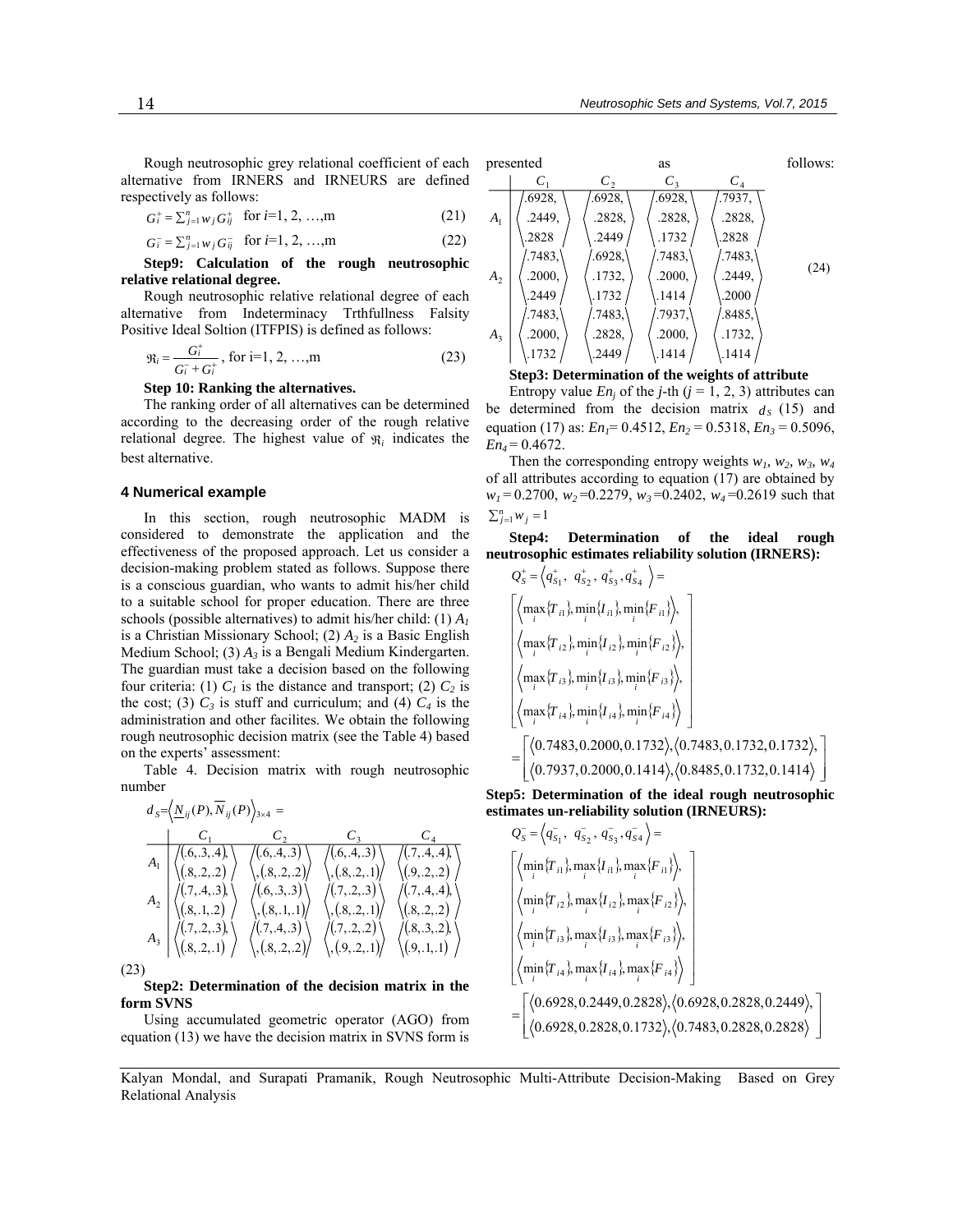**Step 6: Calculation of the rough neutrosophic grey relational coefficient of each alternative from IRNERS and IRNEURS.** 

By using Equation (19) the rough neutrosophic grey relational coefficient of each alternative from IRNERS can be obtained

$$
\left[G_{ij}^{+}\right]_{s\times 4} = \begin{bmatrix} 0.3333 & 0.6207 & 0.6341 & 0.5544 \\ 0.7645 & 0.8075 & 0.8368 & 0.6305 \\ 1.0000 & 0.6399 & 1.0000 & 1.0000 \end{bmatrix}
$$
(25)

Similarly, from Equation (20) the rough neutrosophic grey relational coefficient of each alternative from IRNEURS is

$$
\[G_{ij}\]_{\ge 4} = \begin{bmatrix} 1.0000 & 1.0000 & 1.0000 & 0.5403 \\ 0.5948 & 0.4752 & 0.5314 & 0.5266 \\ 0.4755 & 0.6812 & 0.4690 & 0.3333 \end{bmatrix}
$$
(26)

**Step7:** Determine the degree of rough neutrosophic grey relational co-efficient of each alternative from INERS and IRNEURS. The required rough neutrosophic grey relational co-efficient corresponding to IRNERS is obtained by using equations (20) as:

 $G_1^+ = 0.5290, G_2^+ = 0.7566, G_3^+ = 0.9179$  (27)

and corresponding to IRNEURS is obtained with the help of equation (21) as:

 $G_1^{\text{-}} = 0.8796, G_2^{\text{-}} = 0.5345, G_3^{\text{-}} = 0.4836$  (28)

**Step8:** Thus rough neutrosophic relative degree of each alternative from IRNERS can be obtained with the help of equation (22) as:

$$
\mathfrak{R}_1 = 0.3756, \ \mathfrak{R}_2 = 0.5860, \ \mathfrak{R}_3 = 0.6549 \tag{29}
$$

**Step9:** The ranking order of all alternatives can be determined according to the value of rough neutrosophic relational degree i.e.  $\Re_3 > \Re_2 > \Re_1$ . It is seen that the highest value of rough neutrosophic relational degree is  $R_3$ therefore  $A_3$  (Bengali Medium Kindergarten) is the best alternative (school) to admit the child.

#### **Conclusion**

In this paper, we introduce rough neutrosophic multiattribute decision-making based on modified GRA. The concept of rough set, netrosophic set and grey system theory are fused to conduct the study first time. We define the Accumulated Geometric Operator (AGO) to transform rough neutrosophic matrix to SVNS. Here all the attribute weights information are partially known. Entropy based modified GRA analysis method is introduced to solve this MADM problem. Rough neutrosophic grey relation coefficient is proposed for solving multiple attribute decision-making problems. Finally, an illustrative example is provided to show the effectiveness and applicability of the proposed approach.

 However, we hope that the concept presented here will open new approach of research in current rough neutrosophic decision-making field. The main thrsts of the paper will be in the field of practical decision-making, pattern recognition, medical diagnosis and clustering analysis.

#### **References**

- [1] Z. Pawlak. Rough sets, International Journal of Information and Computer Sciences, 11(5)(1982), 341-356.
- [2] L. Polkowski. Rough Sets. Mathematical Foundations. Physica-Verlag, Heidelberg, 2002.
- [3] Z. Pawlak, and R. Sowinski. Rough set approach to multiattribute decision analysis, European Journal of Operational Research, 72( 3)(1994), 443–459.
- [4] V. S. Ananthanarayana, M. N. Murty, and D. K. Subramanian. Tree structure for efficient data mining using rough sets, Pattern Recognition Letters, 24(6)(2003), 851–862.
- [5] Z. Huang, and Y.Q. Hu. Applying AI technology and rough set theory to mine association rules for supporting knowledge management, Machine Learning and Cybernetics, 3(2003), 1820 – 1825.
- [6] K. A. Cyran, and A. Mrzek. Rough sets in hybrid methods for pattern recognition, International Journal of Intelligent Systems, 16(2)(2001), 149–168.
- [7] Z. Wojcik. Rough approximation of shapes in pattern recognition, Computer Vision, Graphics, and Image Processing, 40(1987):228–249.
- [8] S. Tsumoto. Mining diagnostic rules from clinical databases using rough sets and medical diagnostic model, Information Sciences, 162(2)(2004), 65–80.
- [9] A. Wakulicz-Deja, and P. Paszek. Applying rough set theory to multi stage medical diagnosing, Fundamenta Informaticae, 54(4)(2003), 387–408.
- [10] R. Nowicki, R. Slowinski, and J. Stefanowski. Evaluation of vibroacoustic diagnostic symptoms by means of the rough sets theory. Journal of Computers in Industry, 20 (1992), 141-152.
- [11] B. K. Tripathy, D. P. Acharjya, and V. Cynthya. A framework for intelligent medical diagnosis using rough set with formal concept analysis. International Journal of Artificial Intelligence & Applications, 2(2)(2011), 45-66.
- [12] T. Y. Lin, Y. Y. Yao, and L. Zadeh. Data Mining, Rough Sets and Granular Computing. Physica-Verlag, 2002.
- [13] P. J. Lingras, and Y. Y. Yao. Data mining using extensions of the rough set model. Journal of the American Society for Information Science, 49(5)(1998), 415-422.
- [14] P. Srinivasana, M. E. Ruiz, D. H. Kraft, and J. Chen. Vocabulary mining for information retrieval: rough sets and fuzzy sets. Information Processing and Management, 37(2001), 15-38.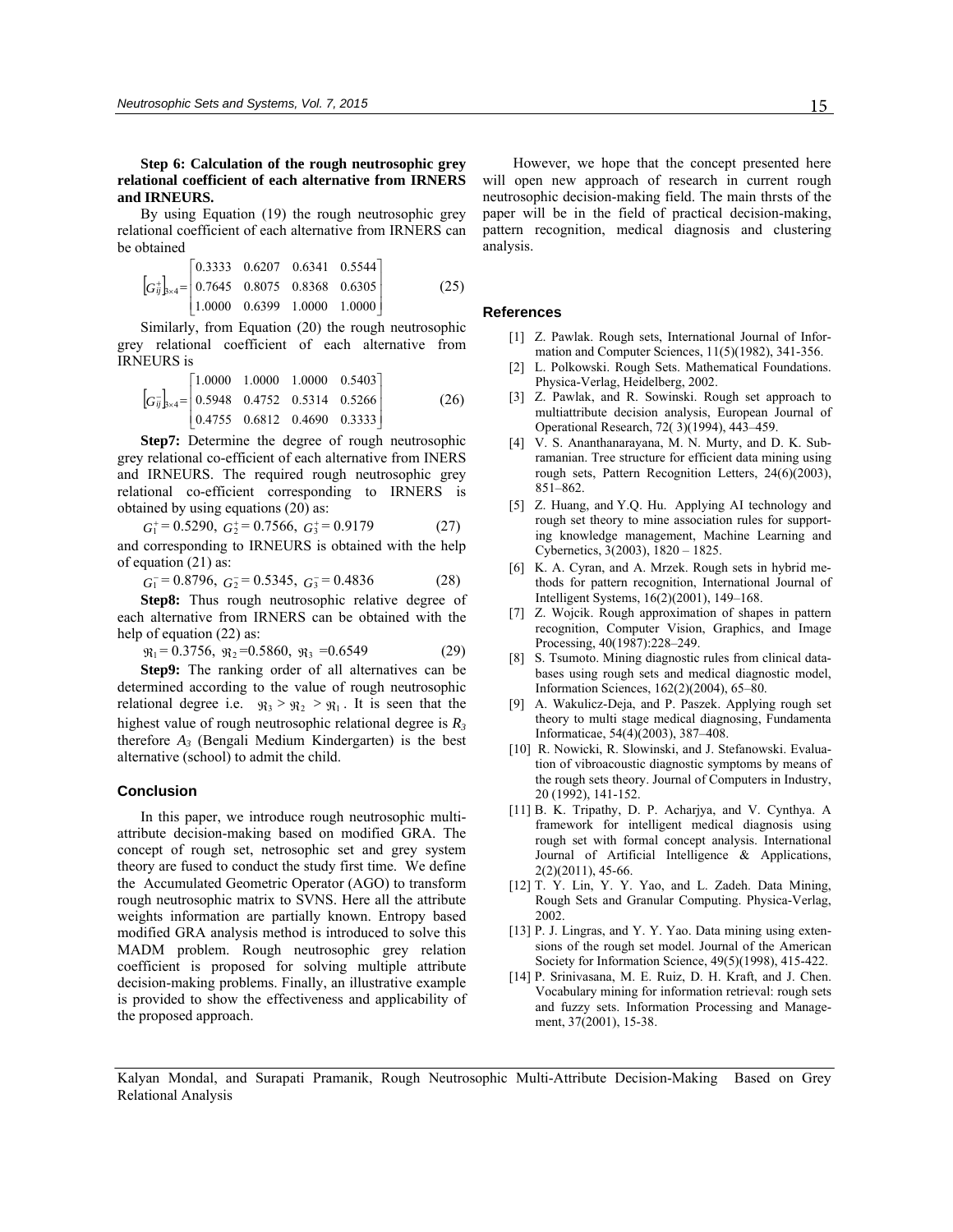- [15] A. E. Hassanien, A. Abraham, J. F. Peters, and G. Schaefer. Overview of rough-hybrid approaches in image processing. In IEEE Conference on Fuzzy Systems, (2008), 2135–2142.
- [16] Z. Pawlak. Some remarks on conflict analysis. European Journal of Operational Research, 166(3)(2005), 649–654.
- [17] R. Slowinski. Rough set approach to decision analysis. AI Expert, 10(1995), 18-25.
- [18] R. Slowinski. Rough set theory and its applications to decision aid. Belgian Journal of Operation Research, Special Issue Francoro, 35(3-4)(1995), 81-90.
- [19] R. Slowinski. Intelligent Decision Support. Handbook of Applications and Advances of the Rough Set Theory. Kluwer Academic Publishers, Boston, London, Dordrecht, 1992.
- [20] L. A. Zadeh. (1965) Fuzzy Sets. Information and Control, 8(1965), 338-353.
- [21] W. L. Gau, and D. J. Buehrer. Vague sets. IEEE Transactions on Systems, Man and Cybernetics, 23(1993), 610-614.
- [22] J. L. Deng. Control Problems of Grey System. System and Control Letters, 5(1982), 288–294.
- [23] M. Nagai, and D. Yamaguchi. Grey Theory and Engineering Application Method. Kyoritsu publisher, 2004.
- [24] K. Atanassov. Intuitionistic fuzzy sets. Fuzzy Sets and Systems, 20(1986), 87-96.
- [25] F. Smarandache, A Unifying Field in Logics, Neutrosophy: Neutrosophic Probability, Set and Logic. Rehoboth, American Research Press, 1999.
- [26] D. Dubios, and H. Prade. Rough fuzzy sets and fuzzy rough sets. International Journal of General System, 17(1990), 191-208.
- [27] A. Nakamura. Fuzzy rough sets. Note on Multiple-Valued Logic in Japan, 9(1988), 1–8.
- [28] S. Nanda, S. Majumdar. Fuzzy rough sets. Fuzzy Sets and Systems, 45(1992), 157–160.
- [29] R. Biswas. On Rough sets and Fuzzy Rough sets. Bulletin of the polish Academy of sciences, 42(1992), 343- 349.
- [30] W. Z. Wu, J. S. Mi, and W. X. Zhang. Generalized Fuzzy Rough Sets, Information Sciences, 151(2003), 263-282.
- [31] J. S. Mi, Y. Leung, H. Y. Zhao, and T. Feng. Generalized Fuzzy Rough Sets determined by a triangular norm. Information Sciences, 178(2008), 3203-3213.
- [32] K. Singh, S. S. Thakur, and M. Lal. Vague Rough Set Techniques for Uncertainty Processing in Relational Database Model. INFORMATICA, 19(1)(2008), 113– 134.
- [33] Q. S. Zhang, and G. H. Chen. Rough grey sets. Kybernetes, 33(2004), 446-452.
- [34] S. X. Wu, S. F. Liu, and M.Q. Li. Study of integrate models of rough sets and grey systems. Lecture Notes in Computer Science, 3613(2005), 1313-1323.
- [35] D. Yamaguchi, G. D. Li, and M. Nagai. A grey-based rough approximation model for interval data processing. Information Sciences, 177(2007), 4727- 4744.
- [36] Q. Wu. Rough set approximations in grey information system. Journal of Computational Information Systems. 6(9) (2010), 3057-3065.
- [37] K. V. Thomas, L. S. Nair. Rough intuitionistic fuzzy sets in a lattice, International Mathematics Forum 6(27)(2011), 1327–1335.
- [38] M. D. Cornelis, and E. E. Cock. Intuitionistic fuzzy rough sets: at the crossroads of imperfect knowledge. Experts Systems, 20(5)(2003), 260-270.
- [39] S. Broumi, F. Smarandache, and M. Dhar. Rough neutrosophic sets. Italian journal of pure and applied mathematics, 32(2014), 493−502.
- [40] S. Broumi, F. Smarandache, M. Dhar. Rough Neutrosophic Sets. Neutrosophic Sets and Systems, 3(2014), 60-66.
- [41] F. Smarandache. Neutrosophic set- a generalization of intuitionistic fuzzy sets. International Journal of Pure and Applied Mathematics, 24(3)(2005), 287-297.
- [42] F. Smarandache. Neutrosophic set-a generalization of intuitionistic fuzzy set. Journal of Defense Resources Management, 1(1)(2010), 107-116.
- [43] C. L. Hwang, and K. Yoon. Multiple attribute decision making: methods and applications: a state-of-the-art survey, Springer, London, 1981.
- [44] J. P. Brans, P. Vinvke., and B. Mareschal. How to select and how to rank projects: The PROMETHEE method. European Journal of Operation Research, 24(1986), 228–238.
- [45] S. Opricovic, and G. H. Tzeng. Compromise solution by MCDM methods: a comparative analysis of VIKOR and TOPSIS. European Journal of Operation Research, 156(2004), 445–455.
- [46] B. Roy. The outranking approach and the foundations of ELECTRE methods. Theory Decision, 31(1991), 49–73.
- [47] B. Roy, and P. Bertier. La méthode ELECTRE II-une application au media planning, M. Ross (Ed.), OR 72, 291-302, North Holland, Amsterdam, 1973.
- [48] B. Roy. ELECTRE III: algorithme de classement base sur une représentation floue des préférences en présence des critéres multiples. Cahiers du CERO, 20 (1978), 3-24.
- [49] B. Roy, and J. C. Hgonnard. Ranking of suburban line extension projects on the Paries metro system by a multicriteria method. Transportation Research Part A : General, 16(4)(1982), 301-312.
- [50] T. L. Saaty. The analytic hierarchy process: planning, priority setting. Resource Allocation. McGraw-Hill, New York, 1980.
- [51] J. J. Buckley. Fuzzy hierarchical analysis. Fuzzy Sets and Systems, 17(3)(1985), 233–47.
- [52] L. Mikhailov, and M. G. Singh. Fuzzy analytic network process and its application to the development of decision support systems. IEEE Transactions on Systems, Man, and Cybernetics, 33(1)(2003), 33–41.
- [53] C. T. Chen. Extensions of the TOPSIS for group decision making under fuzzy environment. Fuzzy Sets and Systems, 114(2000), 1-9.
- [54] J. Ye. Multicriteria decision-making method using the correlation coefficient under single-valued neutrosophic